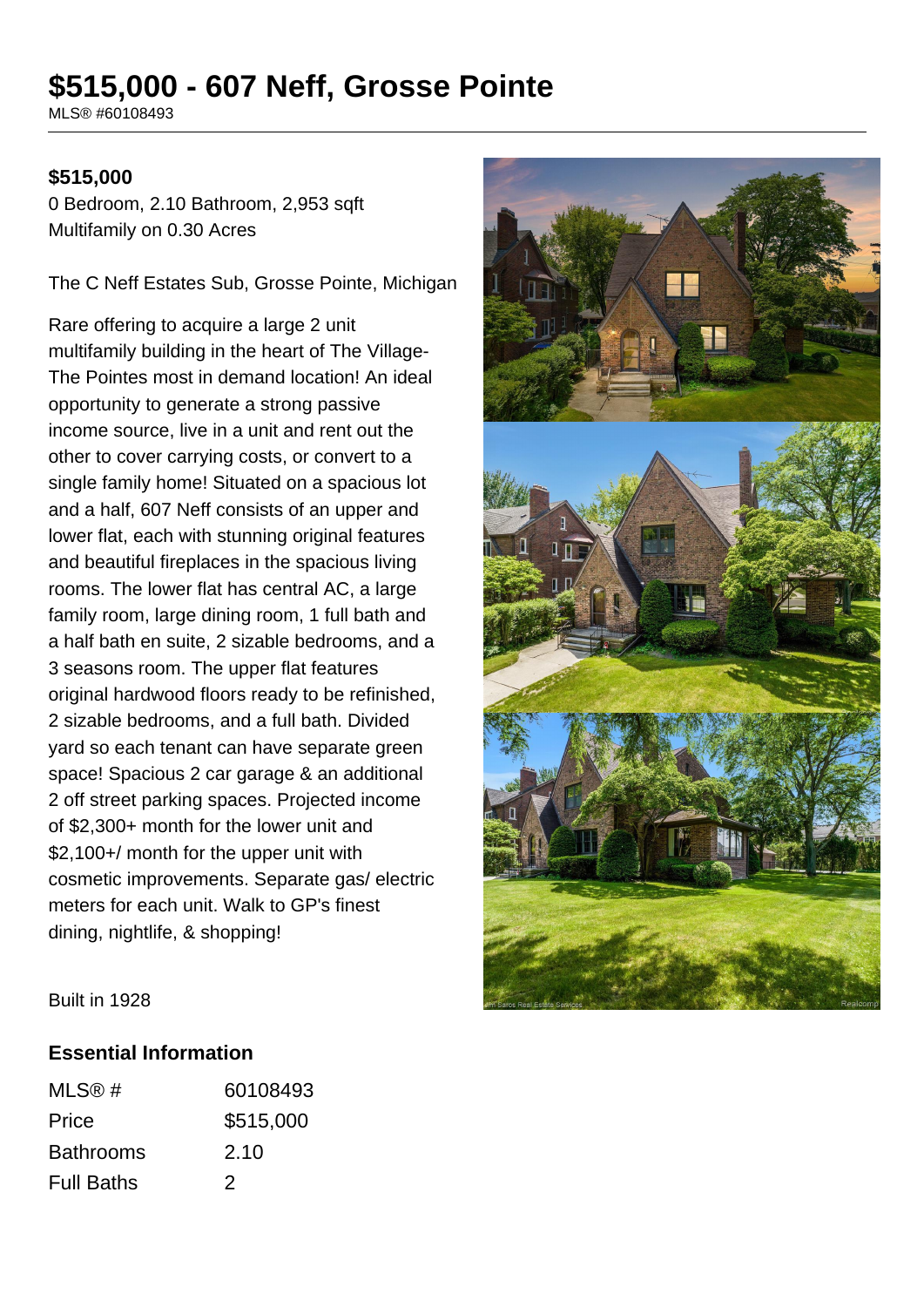| <b>Half Baths</b>      | 1            |
|------------------------|--------------|
| <b>Square Footage</b>  | 2,953        |
| Acres                  | 0.30         |
| <b>Year Built</b>      | 1928         |
| <b>Type</b>            | Multifamily  |
| <b>Style</b>           | Colonial     |
| <b>Status</b>          | Active       |
| <b>Source MLS</b>      | MiRealSource |
| <b>Originating MLS</b> | RealComp     |

# **Community Information**

| <b>Grosse Pointe</b>   |
|------------------------|
|                        |
| The C Neff Estates Sub |
| <b>Grosse Pointe</b>   |
|                        |
|                        |
| 48230 1648             |
|                        |

# **Amenities**

| Parking | Garage |
|---------|--------|
|         |        |

### **Interior**

| Heating                | Radiant                     |
|------------------------|-----------------------------|
| Cooling                | Window Unit(s), Central A/C |
| <b>Structure Style</b> | 2 Story                     |

## **Exterior**

| <b>Exterior Features</b> Patio |                 |
|--------------------------------|-----------------|
| Foundation                     | <b>Basement</b> |

### **School Information**

| <b>District</b> | <b>Grosse Pointe Public Schools</b> |
|-----------------|-------------------------------------|
|                 |                                     |

#### **Additional Information**

Zoning Multi-Family

# **Listing Details**

| Listing Office | Jim Saros Real Estate Services |
|----------------|--------------------------------|
|----------------|--------------------------------|